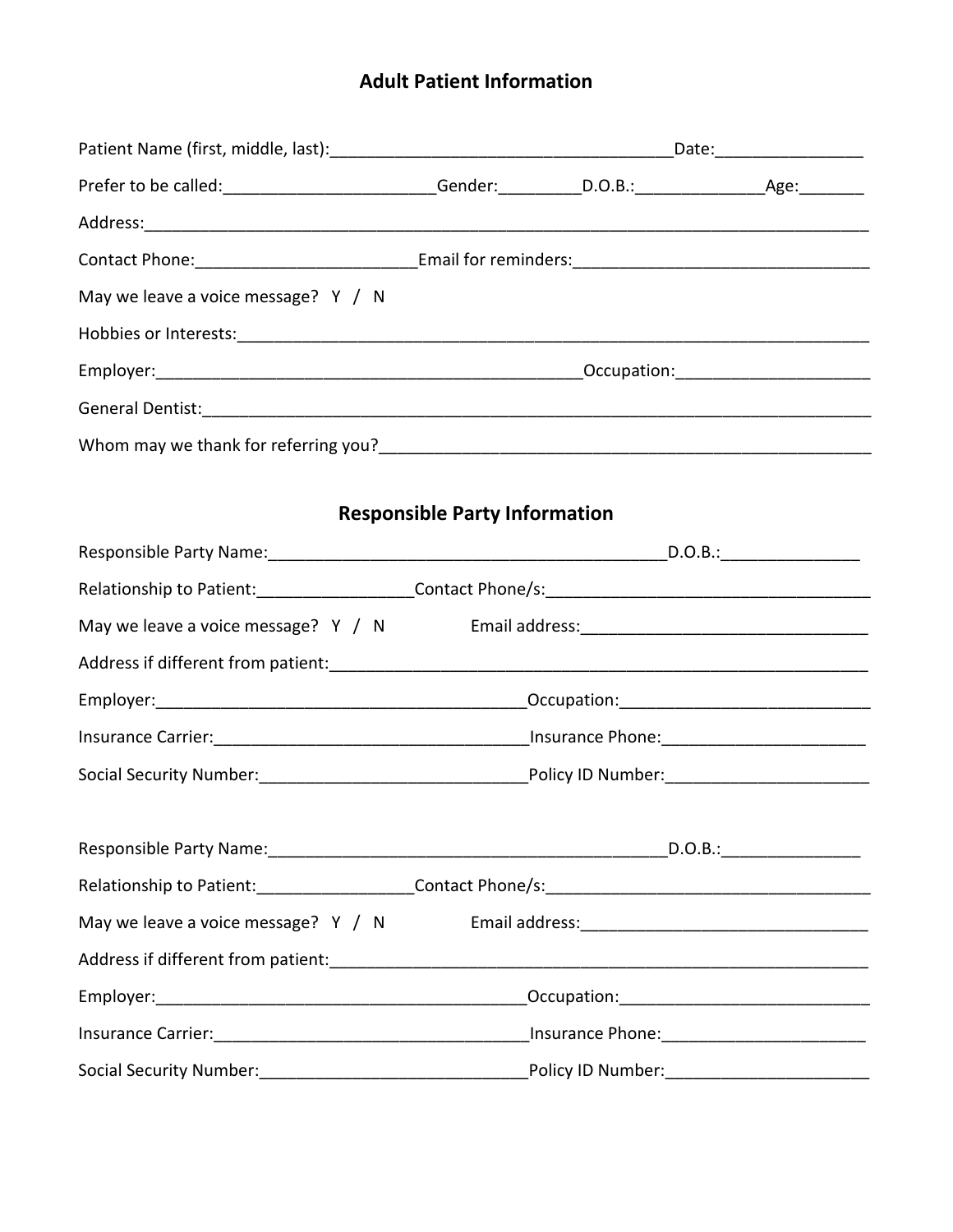# **Dental History**

| Date of last cleaning (approximately)_______________________Any dental work needed?___________________________                                                                                         |                       |  |
|--------------------------------------------------------------------------------------------------------------------------------------------------------------------------------------------------------|-----------------------|--|
|                                                                                                                                                                                                        |                       |  |
| Any teeth for which endodontic treatment (root canal) was recommended or performed?____________                                                                                                        |                       |  |
|                                                                                                                                                                                                        |                       |  |
| Any teeth sensitive to hot, cold, or pressure?______________Clenching or grinding?_________________                                                                                                    |                       |  |
| Are you aware of any issues with your temporomandibular joint ("TMJ")? Some symptoms may include<br>popping, clicking, discomfort of the joint when opening or closing, soreness of the jaw muscles or |                       |  |
|                                                                                                                                                                                                        |                       |  |
|                                                                                                                                                                                                        |                       |  |
| Have you ever been informed of any periodontal problems (involves gums and the supporting bone of                                                                                                      |                       |  |
|                                                                                                                                                                                                        |                       |  |
|                                                                                                                                                                                                        |                       |  |
|                                                                                                                                                                                                        |                       |  |
|                                                                                                                                                                                                        |                       |  |
|                                                                                                                                                                                                        |                       |  |
|                                                                                                                                                                                                        | <b>Health History</b> |  |
|                                                                                                                                                                                                        |                       |  |
| Allergies:                                                                                                                                                                                             |                       |  |
|                                                                                                                                                                                                        |                       |  |
|                                                                                                                                                                                                        |                       |  |
| Are you allergic to latex (present in some intraoral elastics that may be used in orthodontic treatment): ________________                                                                             |                       |  |
| Are you allergic to any metals (some orthodontic wires contain small quantities of nickel)____________________                                                                                         |                       |  |
|                                                                                                                                                                                                        |                       |  |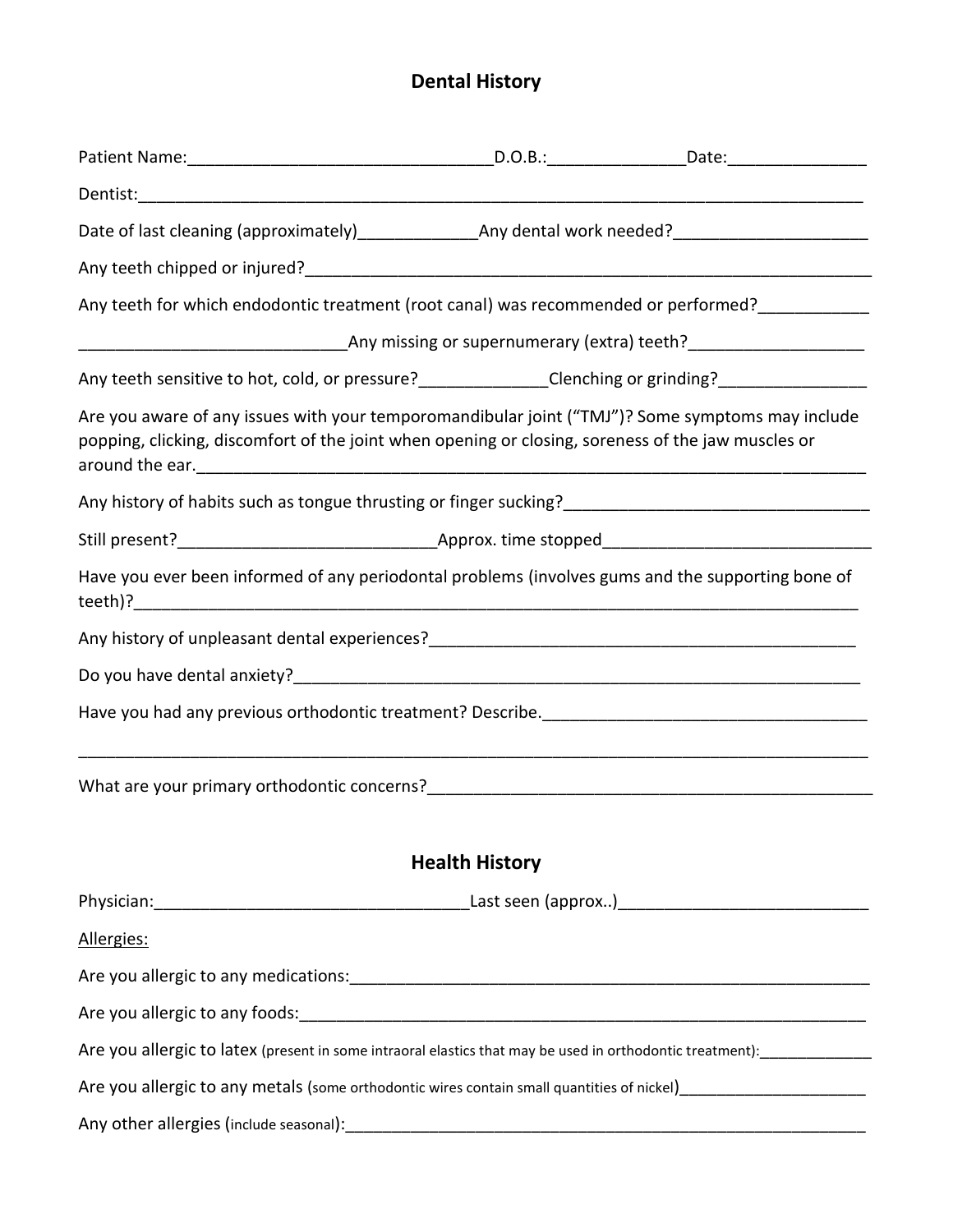## **Health History (cont'd)**

 $D.O.B.:$ 

Medications:

Please list any medications that have been taken in the last year:

Has the patient ever taken a class of medications called Bisphosphonates? (This would be rare in children). Oral examples are Actonel, Boniva, Fosamax, Skelid, and Didronel. Intravenous examples are Zometa and Aredia. Fosamax is a relatively weak version of this class of drugs. Some can have a significant and long term effect on bone metabolism which is an extremely important part of safe and effective orthodontic treatment.

\_\_\_\_\_\_\_\_\_\_\_\_\_\_\_\_\_\_\_\_\_\_\_\_\_\_\_\_\_\_\_\_\_\_\_\_\_\_\_\_\_\_\_\_\_\_\_\_\_\_\_\_\_\_\_\_\_\_\_\_\_\_\_\_\_\_\_\_\_\_\_\_\_\_\_\_\_\_\_\_\_\_\_\_\_

\_\_\_\_\_\_\_\_\_\_\_\_\_\_\_\_\_\_\_\_\_\_\_\_\_\_\_\_\_\_\_\_\_\_\_\_\_\_\_\_\_\_\_\_\_\_\_\_\_\_\_\_\_\_\_\_\_\_\_\_\_\_\_\_\_\_\_\_\_\_\_\_\_\_\_\_\_\_\_\_\_\_\_\_\_

#### Medical History:

Do you currently or have you ever had a history of issues with any of the following (please check):

| <b>Abnormal Bleeding</b>               | <b>Diabetes</b>                | H.I.V.                 |
|----------------------------------------|--------------------------------|------------------------|
| Asthma                                 | Ear, Nose, Throat Issues       | Kidney Problems        |
| <b>Birth Defects/Heredity Problems</b> | <b>Endocrine Problems</b>      | Liver Problems         |
| <b>Blood Disorders</b>                 | Fainting/Dizziness             | Mitral Valve Prolapse  |
| <b>Bone Disorders</b>                  | <b>Gastrointestinal Issues</b> | <b>Seizures</b>        |
| Cancer                                 | <b>Hearing Impairment</b>      | Speech Problems        |
| Cardiovascular Problems                | <b>Heart Murmur</b>            | Tuberculosis           |
| <b>Congenital Heart Defects</b>        | <b>Hepatitis</b>               | <b>Vision Problems</b> |

\_\_\_\_\_\_\_\_\_\_\_\_\_\_\_\_\_\_\_\_\_\_\_\_\_\_\_\_\_\_\_\_\_\_\_\_\_\_\_\_\_\_\_\_\_\_\_\_\_\_\_\_\_\_\_\_\_\_\_\_\_\_\_\_\_\_\_\_\_\_\_\_\_\_\_\_\_\_\_\_\_\_\_\_\_

\_\_\_\_\_\_\_\_\_\_\_\_\_\_\_\_\_\_\_\_\_\_\_\_\_\_\_\_\_\_\_\_\_\_\_\_\_\_\_\_\_\_\_\_\_\_\_\_\_\_\_\_\_\_\_\_\_\_\_\_\_\_\_\_\_\_\_\_\_\_\_\_\_\_\_\_\_\_\_\_\_\_\_\_\_\_\_\_\_\_\_\_

History of any operations or hospitalizations?

History of major injuries or car accidents?\_\_\_\_\_\_\_\_\_\_\_\_\_\_\_\_\_\_\_\_\_\_\_\_\_\_\_\_\_\_\_\_\_\_\_\_\_\_\_\_\_\_\_\_\_\_\_\_\_\_\_\_\_\_\_\_\_\_

\*\*\*Females-Is there any possibility that you are pregnant?

Have you ever been advised to be pre-medicated with antibiotics prior to dental procedures?\_\_\_\_\_\_\_\_\_\_\_\_\_\_\_\_\_\_

Please list any other health issues or concerns that have not been addressed:

Completed by:\_\_\_\_\_\_\_\_\_\_\_\_\_\_\_\_\_\_\_\_\_\_\_\_\_\_\_\_\_\_\_\_\_\_\_\_\_\_\_\_\_\_\_\_\_\_\_Date:\_\_\_\_\_\_\_\_\_\_\_\_\_\_\_\_\_\_\_\_\_\_\_\_\_\_\_\_